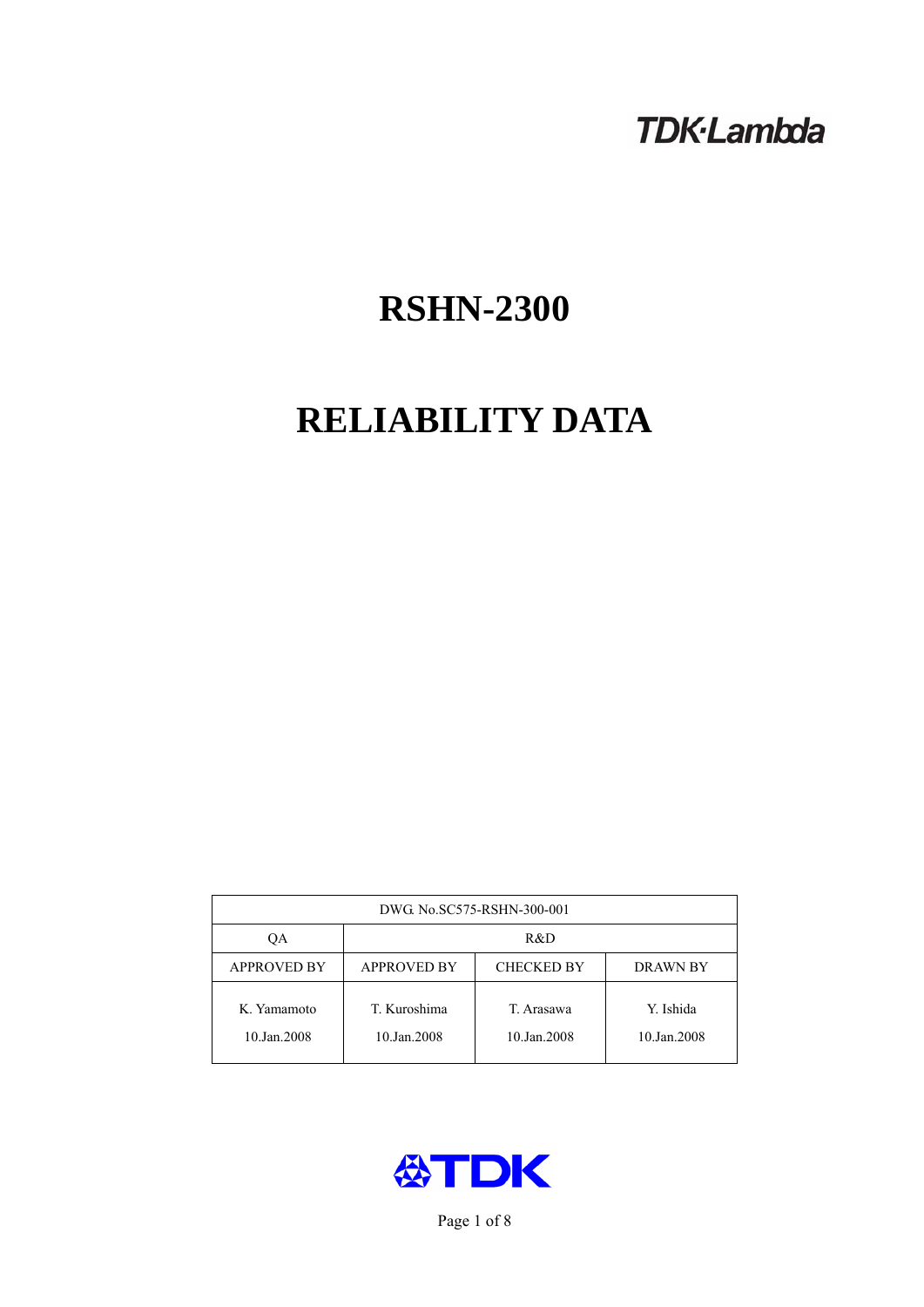#### **RSHN-2300**

# **I N D E X**

|                                     | Page   |
|-------------------------------------|--------|
| 1. Calculated Values of MTBF        | Page-3 |
| 2. Vibration Test                   | Page-4 |
| 3. Heat Cycle Test                  | Page-5 |
| 4. Humidity Test                    | Page-6 |
| 5. High Temperature Resistance Test | Page-7 |
| 6. Low Temperature Storage Test     | Page-8 |

The following data are typical values. As all units have nearly the same characteristics, the data to be considered as ability values.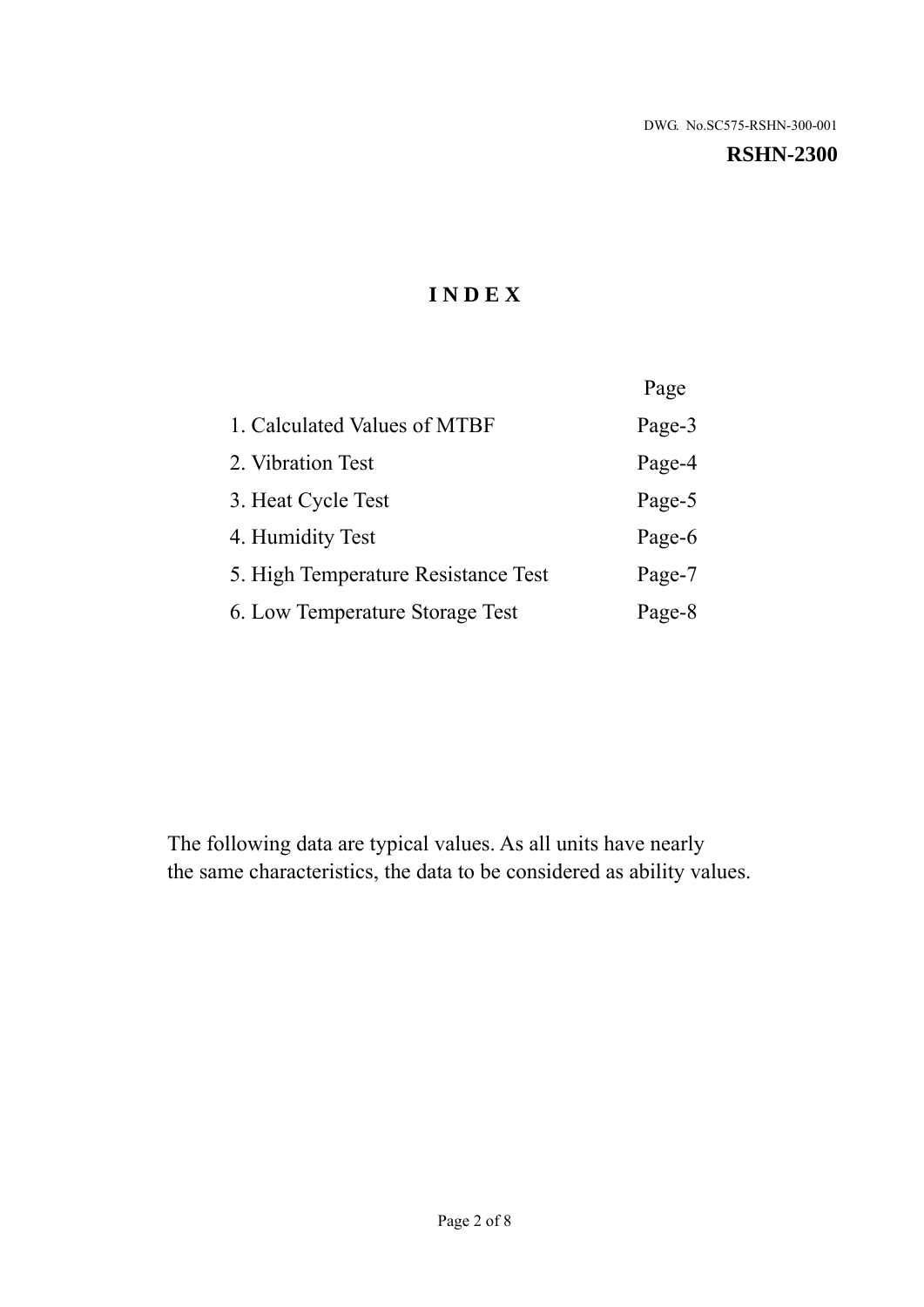#### **RSHN-2300**

1. Calculated values of MTBF

MODEL : RSHN-2300

(1) Calculating Method

 Calculated based on parts stress reliability projection of MIL-HDBK-217F NOTICE2.

Individual failure rates  $\lambda$  G is given to each part and MTBF is calculated by the count of each part.

$$
MTBF = \frac{1}{\lambda_{\text{equip}}} = \frac{1}{\sum_{i=1}^{n} N_i (\lambda_G \pi_Q)_i} \times 10^6 \text{ (hours)}
$$

| $\lambda$ equip | : Total equipment failure rate (Failure $/ 10^6$ Hours)                   |
|-----------------|---------------------------------------------------------------------------|
| $\lambda$ G     | : Generic failure rate for the $\hbar$ generic part                       |
|                 | (Failure/ $10^6$ Hours)                                                   |
| Ni              | : Quantity of <i>i</i> th generic part                                    |
| N               | : Number of different generic part categories                             |
| $\pi$ Q         | : Generic quality factor for the <i>i</i> th generic part ( $\pi Q = 1$ ) |

- (2) MTBF Values
	- GF : Ground, Fixed

 $MTBF = 3,790,176$  (Hours)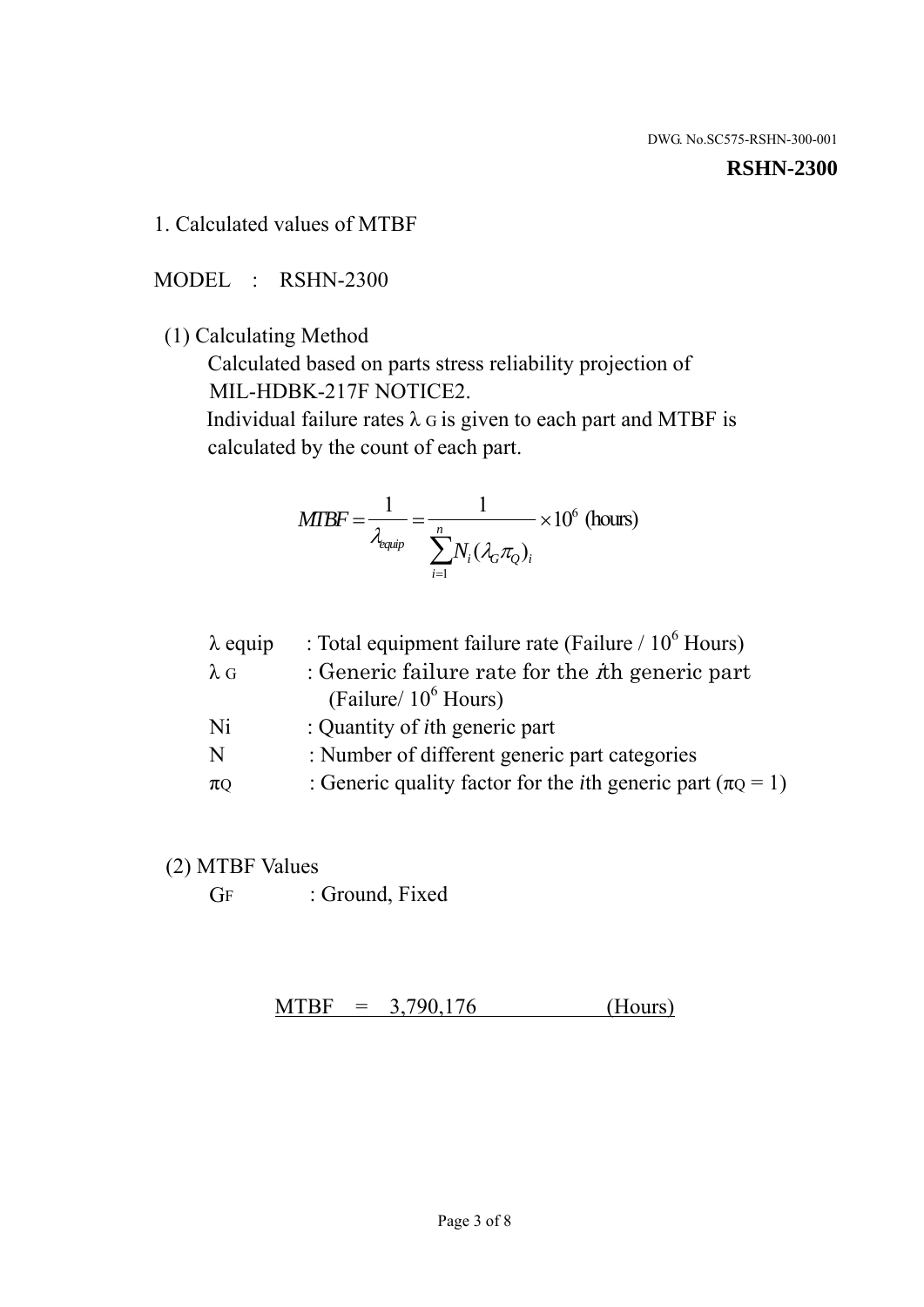#### **RSHN-2300**

2. Vibration Test

## MODEL : RSHN-2300 (Representation Product : RTHN-5150)

- (1) Vibration Test Class Frequency Variable Endurance Test
- (2) Equipment Used Controller VS-1000-6, Vibrator 905-FN ( IMV CORP.)
- (3) The Number of D.U.T. (Device Under Test) 2 units
- (4) Test Condition
	- · Frequency : 10~55Hz
	- · Amplitude : 0.7mm, Sweep for 1 min.
	- · Dimension and times : X, Y and Z directions for 0.5 hours each.

# (5) Test Method

Fix the D.U.T. on the fitting-stage

# (6) Test Results

PASS

#### Typical Sample Data

| Check item                         | Spec.                           |                   | <b>Before Test</b>  | After Test          |
|------------------------------------|---------------------------------|-------------------|---------------------|---------------------|
|                                    | Differential Mode: 25dBmin.     | $0.2$ MHz         | 75.15               | 75.10               |
|                                    |                                 | 30 MHz            | 56.05               | 56.05               |
| Attenuation (dB)                   | Common Mode: 25dBmin.           | $0.1$ MHz         | 32.80               | 32.80               |
|                                    |                                 | 10 MHz            | 38.70               | 38.20               |
| Leakage Current (mA)               | 5mA max.(500V, 60Hz)            | Line1             | 2.68                | 2.67                |
|                                    |                                 | Line <sub>2</sub> | 2.68                | 2.67                |
|                                    |                                 | Line3             | 2.69                | 2.68                |
| DC Resistance $(m\Omega)$          | 6m $\Omega$ max.                |                   | 2.54                | 2.54                |
| <b>Test Voltage</b>                | $L-L: 2192Vdc$ 60s.             |                   | OK<br>OK            |                     |
|                                    | $L-E$ : 2500Vac 60s.            |                   |                     |                     |
| Isolation Resistance ( $M\Omega$ ) | $100M \Omega$ min. (500Vdc 60s) |                   | $1.0 \times 10^{7}$ | $1.0 \times 10^{7}$ |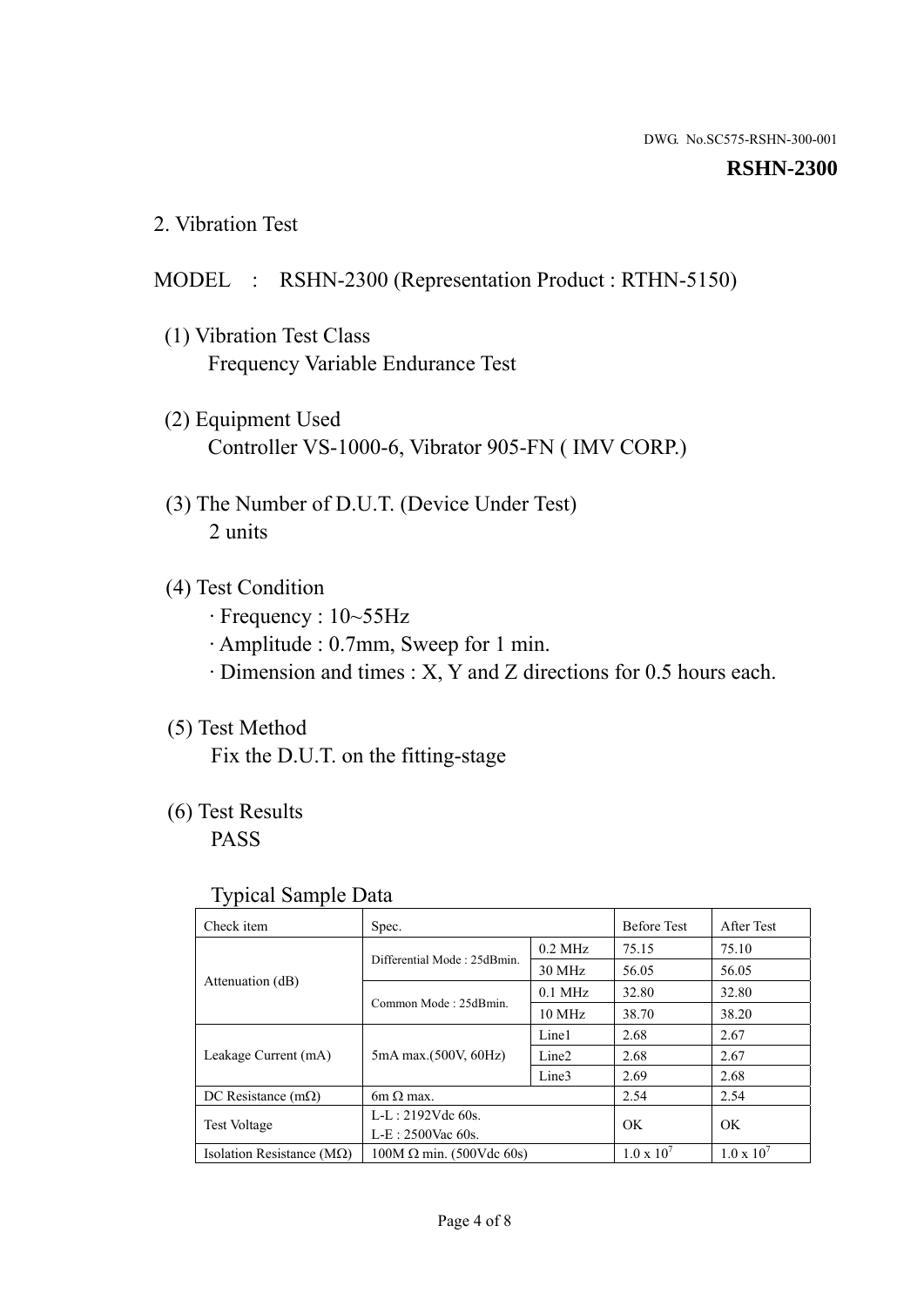1 cycle

30min.

3min.

30min.

3. Heat Cycle Test

# MODEL : RSHN-2300 (Representation Product : RTHN-5150)

- (1) Equipment Used TEMPERATURE CHAMBER TSA-71H-W (ESPEC CORP.)
- (2) The Number of D.U.T. (Device Under Test) 2 units
- (3) Test Conditions
	- · Ambient Temperature : -25~+85°C · Test Cycles : 100cycles
- (4) Test Method

 Before the test check if there is no abnormal characteristics and put the D.U.T. in the testing chamber. Then test it in the above cycles, After the test is completed leave it for 1 hour at room temperature and check it if there is no abnormal each characteristics.

+85°C

 $-25^{\circ}$ C

(5) Test Results

PASS

| <b>Typical Sample Data</b> |  |
|----------------------------|--|
|                            |  |

| Check item                         | Spec.                           |                   | <b>Before Test</b>  | After Test          |
|------------------------------------|---------------------------------|-------------------|---------------------|---------------------|
|                                    | Differential Mode: 25dBmin.     | $0.2$ MHz         | 68.95               | 73.65               |
|                                    |                                 | 30 MHz            | 57.70               | 54.75               |
| Attenuation (dB)                   | Common Mode: 25dBmin.           | $0.1$ MHz         | 33.50               | 31.50               |
|                                    |                                 | 10 MHz            | 40.25               | 40.40               |
| Leakage Current (mA)               | 5mA max.(500V, 60Hz)            | Line1             | 2.69                | 2.63                |
|                                    |                                 | Line <sub>2</sub> | 2.67                | 2.65                |
|                                    |                                 | Line3             | 2.67                | 2.65                |
| DC Resistance $(m\Omega)$          | 6m $\Omega$ max.                |                   | 2.47                | 2.44                |
| Test Voltage                       | $L-L: 2192Vdc$ 60s.             |                   | OK.                 | OK                  |
|                                    | $L-E: 2500$ Vac 60s.            |                   |                     |                     |
| Isolation Resistance ( $M\Omega$ ) | $100M \Omega$ min. (500Vdc 60s) |                   | $1.0 \times 10^{7}$ | $1.0 \times 10^{7}$ |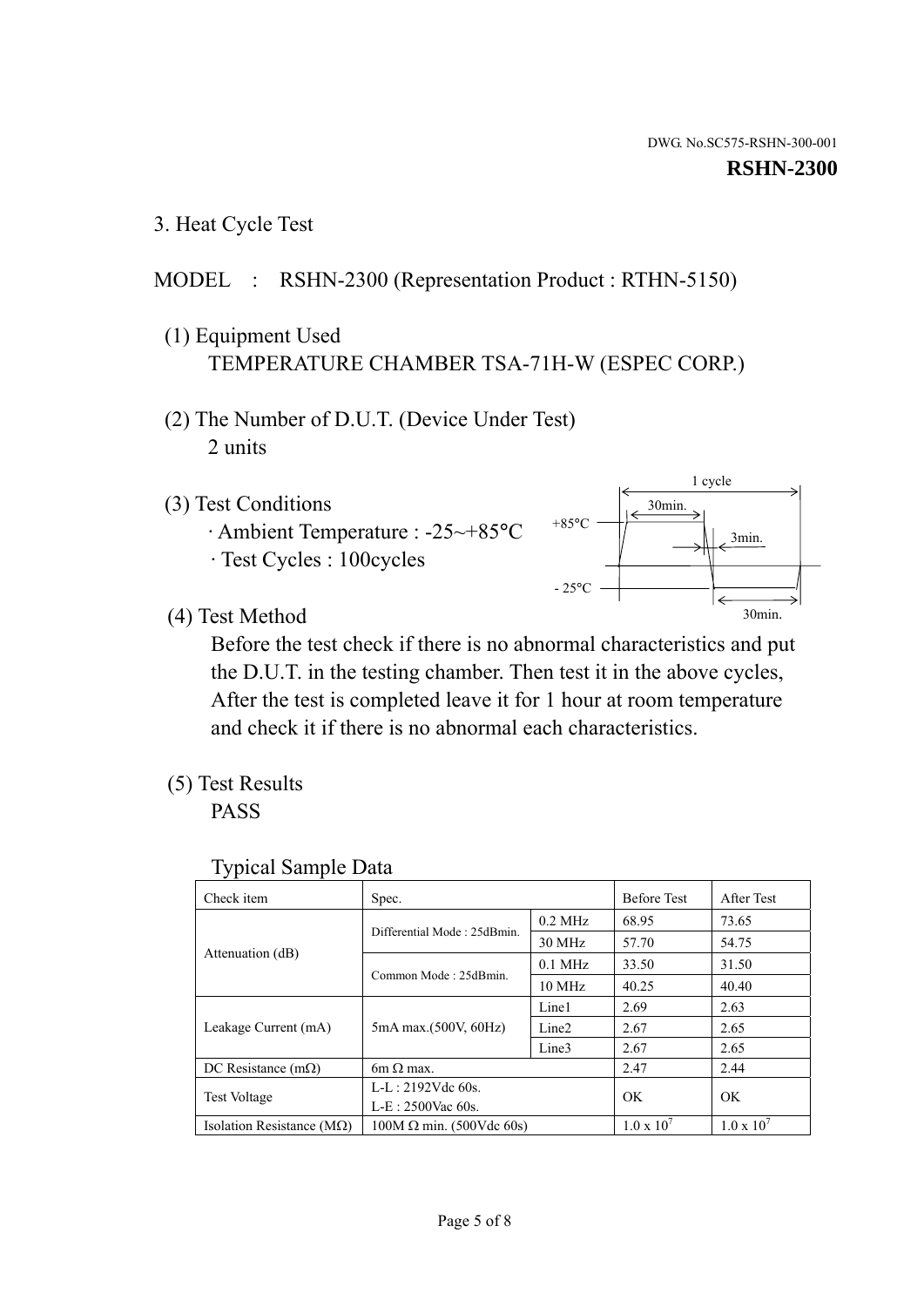4. Humidity Test

# MODEL : RSHN-2300 (Representation Product : RTHN-5150)

- (1) Equipment Used TEMP. & HUMID. CHAMBER PR-4KT (ESPEC CORP.)
- (2) The Number of D.U.T. (Device Under Test) 2 units

### (3) Test Conditions

- · Ambient Temperature : +40°C
- · Test Time : 500 hours
- · Ambient Humidity : 90~95% RH No Dewdrop

# (4) Test Method

 Before the test check if there is no abnormal characteristics and put the D.U.T. in the testing chamber. Then test it in the above conditions. After the test is completed leave it for 1 hour at room temperature and check it if there is no abnormal each characteristics.

## (5) Test Results

PASS

| ັ່<br>Check item                   | Spec.                       |                   | <b>Before Test</b>  | After Test          |
|------------------------------------|-----------------------------|-------------------|---------------------|---------------------|
|                                    | Differential Mode: 25dBmin. | $0.2$ MHz         | 71.45               | 74.75               |
|                                    |                             | 30 MHz            | 54.85               | 49.00               |
| Attenuation (dB)                   | Common Mode: 25dBmin.       | $0.1$ MHz         | 33.40               | 33.50               |
|                                    |                             | $10 \text{ MHz}$  | 39.15               | 39.90               |
| Leakage Current (mA)               | 5mA max.(500V, 60Hz)        | Line1             | 2.71                | 2.66                |
|                                    |                             | Line <sub>2</sub> | 2.70                | 2.66                |
|                                    |                             | Line3             | 2.69                | 2.66                |
| DC Resistance $(m\Omega)$          | $6m \Omega$ max.            |                   | 2.51                | 2.44                |
| Test Voltage                       | $L-L: 2192Vdc$ 60s.         |                   | OK<br>OK.           |                     |
|                                    | $L-E: 2500$ Vac 60s.        |                   |                     |                     |
| Isolation Resistance ( $M\Omega$ ) | $100M$ Ω min. (500Vdc 60s)  |                   | $1.0 \times 10^{7}$ | $1.0 \times 10^{7}$ |

#### Typical Sample Data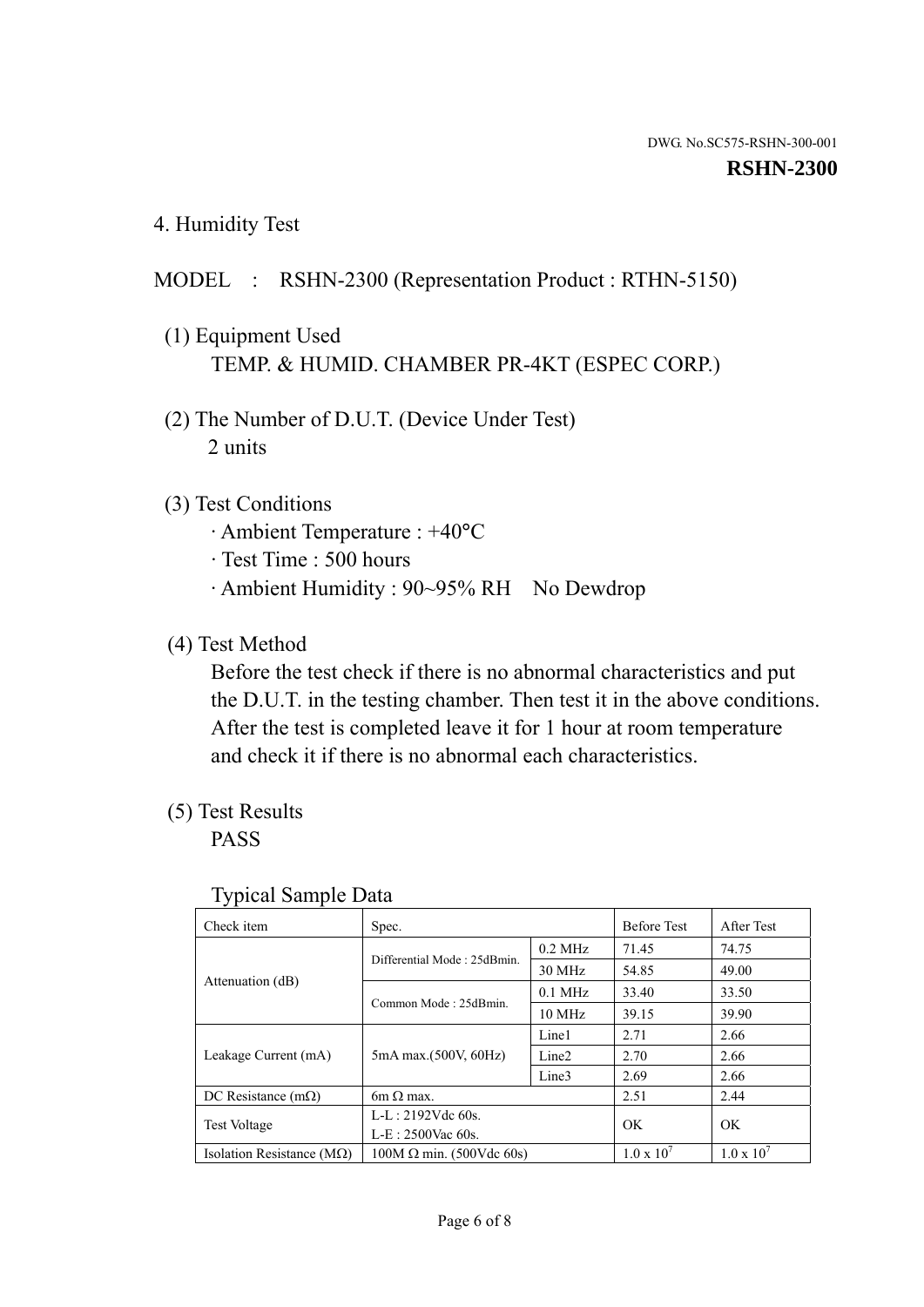5. High Temperature Resistance Test

# MODEL : RSHN-2300 (Representation Product : RTHN-5300)

- (1) Equipment Used TEMPERATURE CHAMBER PHH-300 ( ESPEC CORP.)
- (2) The Number of D.U.T. (Device Under Test) 2 units
- (3) Test Conditions
	- · Ambient Temperature : +50°C
	- · Test Time : 500 hours
	- · Operating : DC 300A
- (4) Test Method

 Before the test check if there is no abnormal characteristics and put the D.U.T. in the testing chamber. Then test it in the above conditions. After the test is completed leave it for 1 hour at room temperature and check it if there is no abnormal each characteristics.

(5) Test Results

PASS

| ╯┸                                 |                                 |                   |                     |                     |
|------------------------------------|---------------------------------|-------------------|---------------------|---------------------|
| Check item                         | Spec.                           |                   | <b>Before Test</b>  | After Test          |
|                                    | Differential Mode: 25dBmin.     | $0.2$ MHz         | 75.80               | 78.15               |
|                                    |                                 | 30 MHz            | 34.25               | 38.60               |
| Attenuation (dB)                   | Common Mode: 25dBmin.           | $0.5$ MHz         | 34.15               | 34.40               |
|                                    |                                 | 6 MHz             | 38.60               | 29.55               |
| Leakage Current (mA)               | 5mA max.(500V, 60Hz)            | Line1             | 2.72                | 2.65                |
|                                    |                                 | Line <sub>2</sub> | 2.72                | 2.66                |
|                                    |                                 | Line <sub>3</sub> | 2.72                | 2.66                |
| DC Resistance $(m\Omega)$          | $2m \Omega$ max.                |                   | 1.02                | 0.99                |
| <b>Test Voltage</b>                | $L-L: 2192Vdc$ 60s.             |                   | OK                  | OK                  |
|                                    | $L-E: 2500$ Vac 60s.            |                   |                     |                     |
| Isolation Resistance ( $M\Omega$ ) | $100M \Omega$ min. (500Vdc 60s) |                   | $1.0 \times 10^{7}$ | $1.0 \times 10^{7}$ |

#### Typical Sample Data